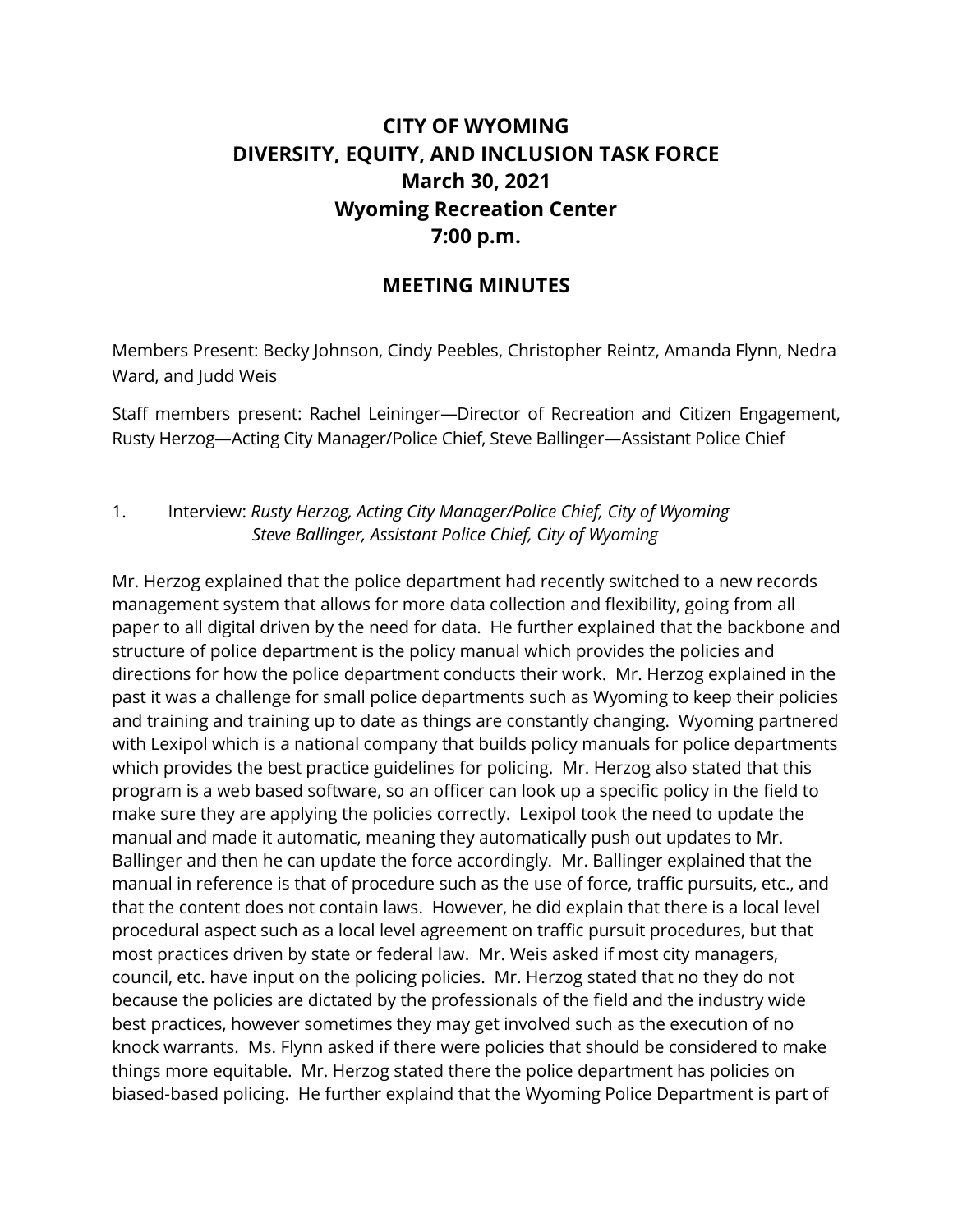the state collaborative and that they must qualify by submitting data. The collaborative analyzes data to verify that it matches you know that matches the submitted policies, and the collaborative looks specifically at biased based policing, hiring practices, use of force, and community engagement. Mr. Ballinger explained that the police department had to show their policies were in line by submitting photos and even testing officers on a daily basis—365 questions on policies for each officer every year. In 2020 Wyoming was certified in biased based policing, investigation of employee misconduct, and vehicle pursuits. In 2021 Wyoming was certified in the body worn camera and the safe policing safe communities barring the choke holds. Mr. Reintz asked how broad the bias training is when it comes to diversity. Mr. Herzog explained the officers explained the officers would receive outside training and legal updates in addition to the Lexipol training which could range anywhere from one to two hours. He also stated that some trainings are discussions about things that have happened such as the incident involving the pastor at Friendship Church and that each sergeant would discuss the incident with each of their teams. Mr. Herzog also explained that almost every police training, no matter the topic, contains some form of diversity training because it touches everything the officer does. He also stated that the department has tried to get everyone into leadership training with a goal of 30 hours of training per year. Ms. Peebles asked if someone monitors training to make sure the officers are receiving the appropriate amount in each area. Mr. Herzog stated that each team supervisor is responsible for the training on their team, and that new officers receive additional training. Mr. Ballinger is responsible to make sure all the sergeants get their training, and Mr. Herzog reviews the training of everyone in the department. Ms. Ward asked if there are certain trainings that all officers have to attend or that you have to make sure at least one person is always trained per shift. Mr. Herzog said that that would certainly be the goal to get everyone training. Mr. Ballinger will usually preview any training before it is put out to officers to make sure it is of value. Mr. Weis asked who recommends and approves the curriculum of the training the officers receive. Mr. Ballinger stated that Ohio Peace Officer Training Academy (OPOTA) approves training. Mr. Herzog added that Wyoming does have some OPOTA certified trainers so some training can be performed in house. Mr. Herzog stated that police policies are always addressing diversity, but hard for some people to understand the police department has been training on these topics for a long time, and does a great job, staying up to date on policies and training. Mr. Herzog shared that in 2019 Wyoming wrote 1121 citations compared to Woodlawn that wrote 2300, Lockland 3400, Amberley Village 1300, and Evendale 1065. Of Wyoming's tickets were for 474 speeding and 435 no driver's license, 156 expired license plates. Mr. Herzog further explained the breakout of citations issued as 35% white, 57% black, 8% other, and that the high percentage of black tickets equates to the 52% population of black people in the surrounding communities as most of those tickets are written in places that are main throughways for transient drivers, and only 8.4% of tickets are to residents. Mr. Weis asked if the collaborative would catch it if the numbers did not add up. Mr. Herzog replied that the police department has to turn in all of the supporting data to explain the numbers and why it is consistent with normal policing and not biased. Mr. Reintz asked how we amplify this information regarding the police in Wyoming. Mr.